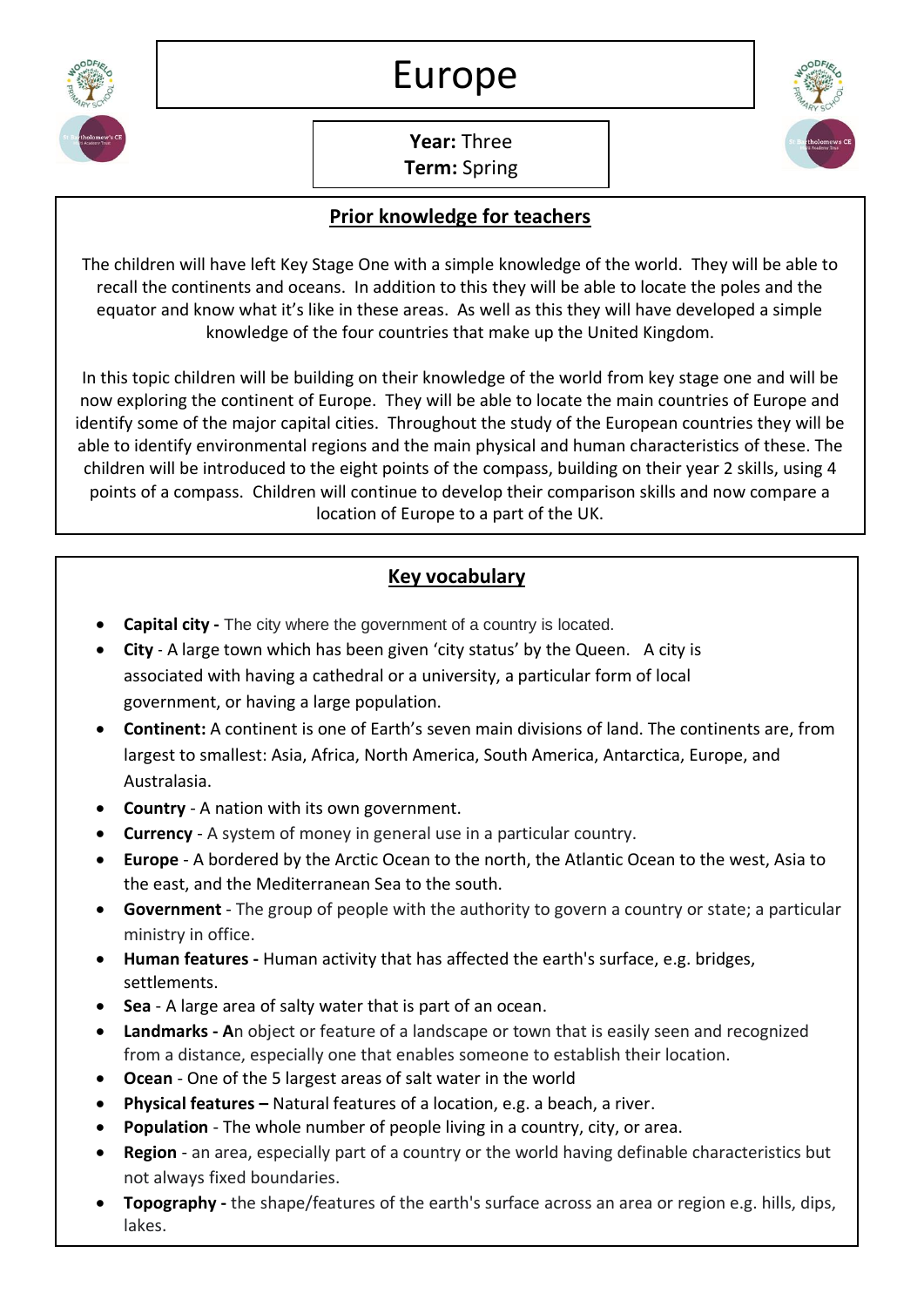| Year 3 - Europe                                                                                                    |                                                                                                                                    |                                         |  |  |  |
|--------------------------------------------------------------------------------------------------------------------|------------------------------------------------------------------------------------------------------------------------------------|-----------------------------------------|--|--|--|
| Geography - Know that geography is the study of places and the relationships between people and their environments |                                                                                                                                    |                                         |  |  |  |
|                                                                                                                    |                                                                                                                                    |                                         |  |  |  |
| Question - Where are Europe's most famous landmark features located?                                               |                                                                                                                                    |                                         |  |  |  |
|                                                                                                                    | Key geography knowledge                                                                                                            | Key geography skills                    |  |  |  |
|                                                                                                                    |                                                                                                                                    |                                         |  |  |  |
| Week 1                                                                                                             | Know the names of the seven continents and name on a<br>$\bullet$                                                                  | To locate places                        |  |  |  |
| (Retrieval)                                                                                                        | world map and globe: Europe, North America, South                                                                                  | I can locate the main                   |  |  |  |
|                                                                                                                    | America, Africa, Asia, Australasia and Antarctica.<br>Know the location of the equator.                                            | countries of Europe                     |  |  |  |
|                                                                                                                    | $\bullet$<br>Know the location of the North and South Poles and know<br>$\bullet$                                                  | (including the location of              |  |  |  |
|                                                                                                                    | that they are the cold parts of the Earth.                                                                                         | Russia) and identify the                |  |  |  |
|                                                                                                                    | Know that there is one global ocean that is often divided<br>$\bullet$                                                             | major capital cities.                   |  |  |  |
|                                                                                                                    | into five distinct oceans and locate them on a world map                                                                           |                                         |  |  |  |
|                                                                                                                    | and globe: the Pacific Ocean, the Atlantic Ocean, the Indian                                                                       | I can identify Europe's                 |  |  |  |
|                                                                                                                    | Ocean, the Southern Ocean and the Arctic Ocean                                                                                     | environmental regions                   |  |  |  |
|                                                                                                                    |                                                                                                                                    |                                         |  |  |  |
|                                                                                                                    | <b>Introduction to Europe</b>                                                                                                      | and key physical and                    |  |  |  |
| Week 2                                                                                                             | Europe is one of the world continents.                                                                                             | human characteristics.                  |  |  |  |
|                                                                                                                    | It is the second smallest continent.                                                                                               |                                         |  |  |  |
|                                                                                                                    | Europe is in the northern hemisphere.                                                                                              | To understand places and                |  |  |  |
|                                                                                                                    | Europe is made up of 44 countries - population of nearly                                                                           | the geographical patterns               |  |  |  |
|                                                                                                                    | 750 million people.                                                                                                                | and processes                           |  |  |  |
|                                                                                                                    | Russia is the largest country in Europe (it also stretches into                                                                    | I can understand the                    |  |  |  |
|                                                                                                                    | Asia)                                                                                                                              | geographical similarities               |  |  |  |
|                                                                                                                    | Know the location of Europe on a world map.<br>٠                                                                                   | and differences between a               |  |  |  |
|                                                                                                                    | Know the location of the seas/oceans surrounding Europe.<br>$\bullet$<br>Compare Europe with other continents - size and features. | region of the UK and a                  |  |  |  |
|                                                                                                                    | (mountain ranges, rivers, population etc.)                                                                                         | region within Europe.                   |  |  |  |
|                                                                                                                    | <b>Countries of Europe</b>                                                                                                         |                                         |  |  |  |
| Week 3                                                                                                             | Know that the UK is located in Europe - Locate on map.                                                                             |                                         |  |  |  |
|                                                                                                                    | Know the main countries in Europe.                                                                                                 | To organise and                         |  |  |  |
|                                                                                                                    | Use compass directions to compare the location of these                                                                            | communicate                             |  |  |  |
|                                                                                                                    | countries (N, S, E, W).                                                                                                            | geographically                          |  |  |  |
|                                                                                                                    | Know the boarder of Europe.                                                                                                        | I can use age appropriate               |  |  |  |
| Week 4                                                                                                             | Human geography                                                                                                                    | maps, atlases, globes and               |  |  |  |
|                                                                                                                    | Revisit locations of countries in Europe.                                                                                          | digital/computer mapping                |  |  |  |
|                                                                                                                    | Explore human features of some European countries -                                                                                | to locate countries and                 |  |  |  |
|                                                                                                                    | flags, currencies, government.                                                                                                     | describe features studied.              |  |  |  |
|                                                                                                                    | Describe how some European countries are different to                                                                              |                                         |  |  |  |
|                                                                                                                    | each other. Compare UK to a European country.                                                                                      |                                         |  |  |  |
| Week 5                                                                                                             | <b>Major cities</b>                                                                                                                | I can use the eight points<br>$\bullet$ |  |  |  |
|                                                                                                                    | Know the difference between a continents, country and<br>$\bullet$                                                                 | of a compass to                         |  |  |  |
|                                                                                                                    | capital city.                                                                                                                      | communicate knowledge                   |  |  |  |
|                                                                                                                    | Identify the major cities of Europe and locate on a map.                                                                           | of the United Kingdom.                  |  |  |  |
|                                                                                                                    | Start to explore the main human/physical features of the                                                                           |                                         |  |  |  |
|                                                                                                                    | major cities. Use photographs and aerial photographs to                                                                            |                                         |  |  |  |
|                                                                                                                    | show features.                                                                                                                     |                                         |  |  |  |